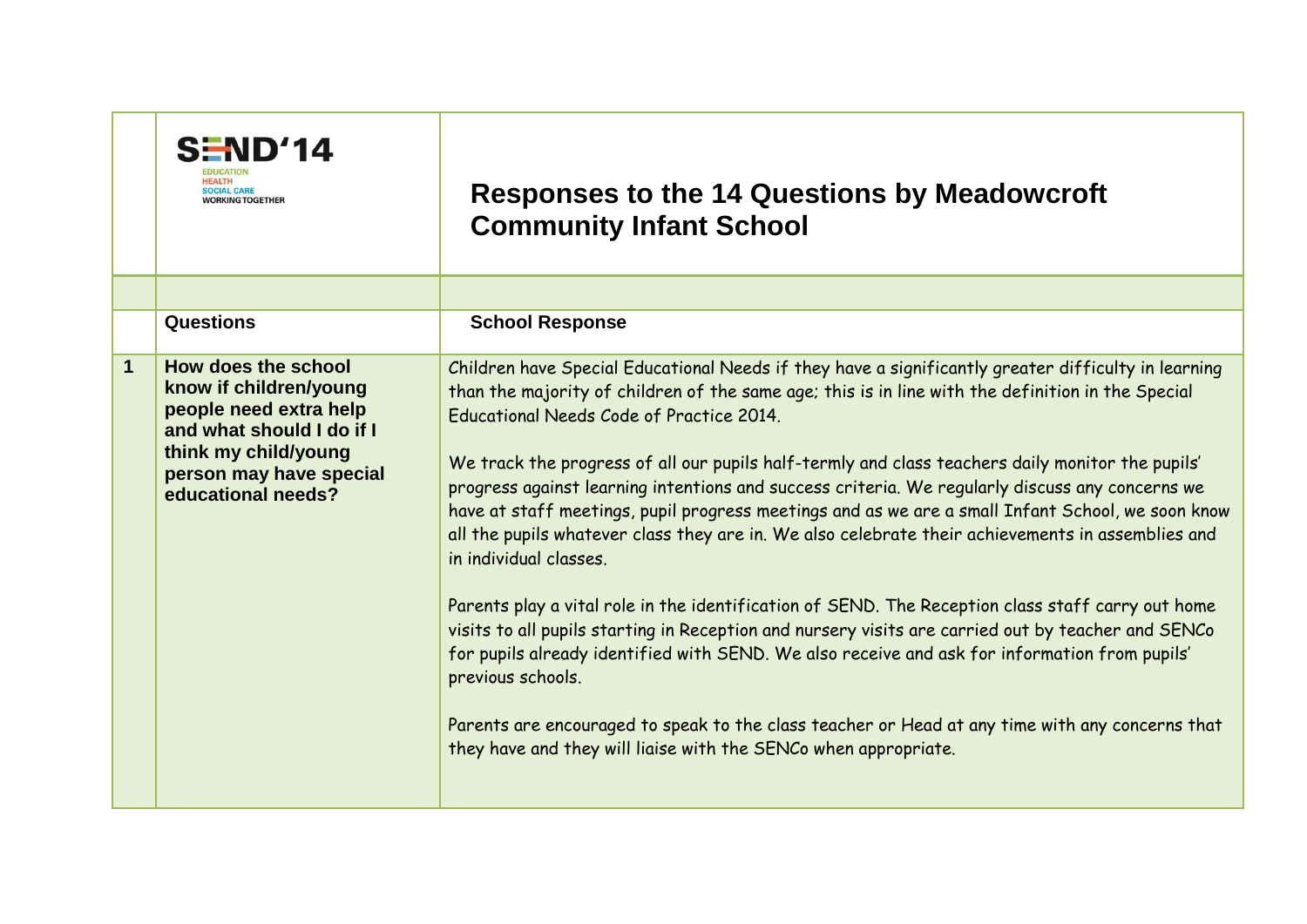|              |                                                                | We have some in-house expertise in some areas of special educational needs and these are<br>recorded on pupil's SEND provision map.                                                                                                                                                                                                                                                                                                                                                                                                                                                                                                                                                                                                                                                                                                                                                                                                                                                                                                                                                                                                                                                                                                                                                                                                                                                                                                                                                                             |
|--------------|----------------------------------------------------------------|-----------------------------------------------------------------------------------------------------------------------------------------------------------------------------------------------------------------------------------------------------------------------------------------------------------------------------------------------------------------------------------------------------------------------------------------------------------------------------------------------------------------------------------------------------------------------------------------------------------------------------------------------------------------------------------------------------------------------------------------------------------------------------------------------------------------------------------------------------------------------------------------------------------------------------------------------------------------------------------------------------------------------------------------------------------------------------------------------------------------------------------------------------------------------------------------------------------------------------------------------------------------------------------------------------------------------------------------------------------------------------------------------------------------------------------------------------------------------------------------------------------------|
| $\mathbf{2}$ | How will the school staff<br>support my child/young<br>person? | All of our staff is committed to supporting all pupils, whatever their need.<br>Having identified needs, we seek to match provision to need, either within groupings in class or on<br>a more individual basis.<br>For pupils that require individual programmes, a Surrey's SEND Support Arrangements document<br>will be put together to allow for close monitoring of progress towards short-term outcomes,<br>agreed with pupil and parents/carers, which are reviewed formally every half term.<br>The targets, provision, trained staff and timings are identified on the plan and then reviewed.<br>As well as reviewing the individual targets, the SENCo and class teacher track against age related<br>expectations. However, if we feel that provision is not working during the six week program, we<br>make changes as soon as possible and consult with parents in this process.<br>The SENCo may make referrals to agencies and call on expertise, if needed, in agreement with<br>parents. The SENCo will also ensure any training for staff or ordering of any additional resources<br>is carried out, where appropriate. The Head teacher shares the SEND provision with governors at<br>termly meetings as part of the Head teacher's report or in curriculum meetings or as part of the<br>SENCo's annual report.<br>Governors are responsible for monitoring the effectiveness of the provision in place for pupils<br>identified with SEND and they will receive a report from the SENCo. |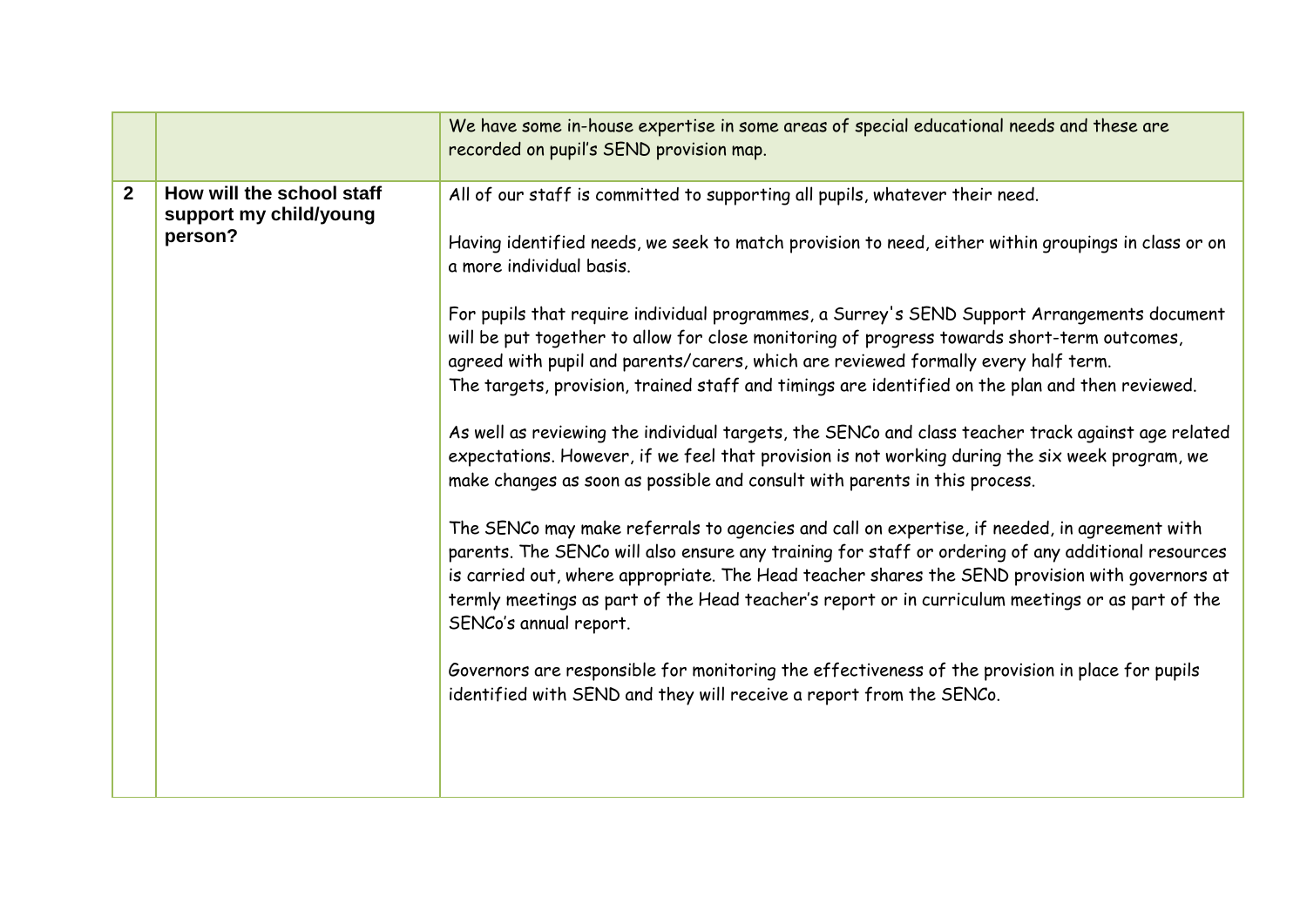| $\overline{3}$ | How will the curriculum<br>be matched to my<br>child's/young person's<br>needs?                                                                           | Differentiation when appropriate is embedded in our school curriculum and practice and this is<br>evident in the pupil's SEND plans. Every class uses groupings for different lessons, but these are<br>flexible according to the lesson planned and prior learning. All pupils share in the learning<br>intentions.<br>We track the pupil's progress half-termly. We have regular pupil progress meetings which help us<br>to highlight individual children and discuss next steps. All of our staff are clear on the<br>expectations of progress using Target Tracker assessment tool and this is closely monitored by<br>the Head teacher, SENCo and governors.                                                       |
|----------------|-----------------------------------------------------------------------------------------------------------------------------------------------------------|--------------------------------------------------------------------------------------------------------------------------------------------------------------------------------------------------------------------------------------------------------------------------------------------------------------------------------------------------------------------------------------------------------------------------------------------------------------------------------------------------------------------------------------------------------------------------------------------------------------------------------------------------------------------------------------------------------------------------|
| 4              | How will both you and I<br>know how my<br>child/young person is<br>doing and how will you<br>help me to support my<br>child's/young person's<br>learning? | We share progress and set new targets with all learners during lessons. We hold parents evenings<br>twice a year and a report is sent to parents at the end of the academic year. However we operate<br>an open door policy and encourage families at any time to speak to the class teacher, Head or<br>SENCo. The pupils recognised as having additional needs will have their targets reviewed half-<br>termly so there are opportunities to discuss progress then too.<br>Every term each class sends out a learning web to parents and these are also available on our<br>website. We send out weekly newsletters for parents and have an open evening at the end of the<br>year with staff, parents and governors. |
| 5              | What support will there<br>be for my child's/young<br>person's overall well-<br>being?                                                                    | All pupils are supported with their social and emotional development throughout the school day,<br>through the curriculum and extra-curricular activities. We have regular circle times in each class<br>and some pupils take part in groups for social support.<br>All of our staff are regularly trained to provide a high standard of pastoral support. Relevant<br>staff are trained to support medical needs, such as monitoring insulin for diabetes, and in some<br>cases all receive training, such as epipen training. We have a medical policy in place. Our behaviour<br>policy, which sets out guidance for expectations, rewards and sanctions, is followed by all staff,                                   |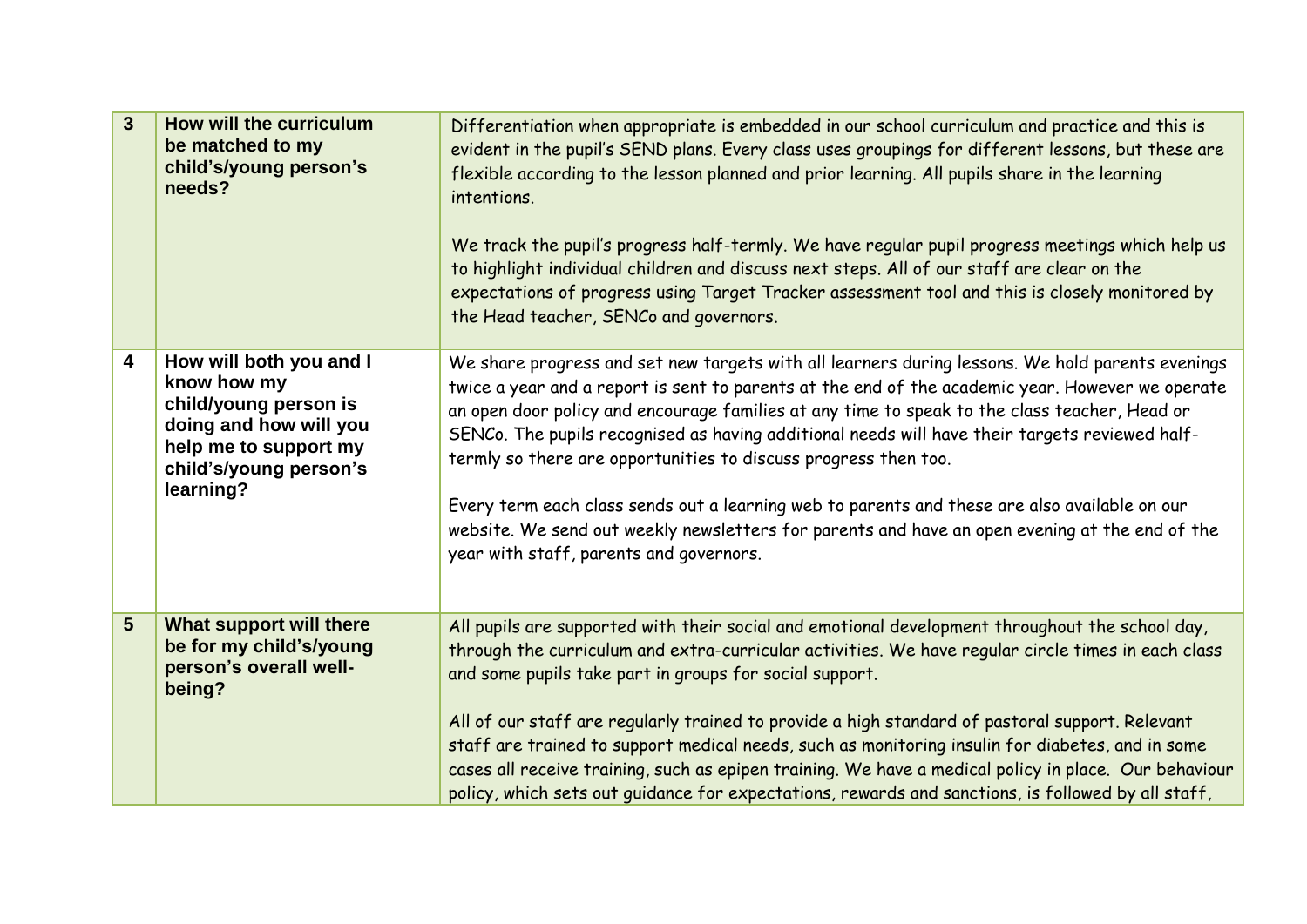|   |                                                                                                                           | although each class teacher has the flexibility of setting up whole class or individual reward<br>systems, as appropriate. All policies are discussed with staff and governors before being agreed.<br>We regularly monitor attendance and this is shared and discussed with governors. We have a<br>system in place to encourage children to regularly attend and we monitor children with prolonged<br>absence and offer support to the families, if needed.<br>We have a school council, with representative from all classes. They are appointed by their<br>classmates and have opportunities to share views and put forward new ideas. Each term, the<br>children complete questionnaires to do with their well-being in school, such as happiness or safety.<br>The Head collates responses and staff follows up any concerns raised or build on positive<br>responses too.<br>Our school values teach children to tell the truth, be respectful, be friendly and preserve. This<br>are fed through our classrooms and during assemblies. |
|---|---------------------------------------------------------------------------------------------------------------------------|--------------------------------------------------------------------------------------------------------------------------------------------------------------------------------------------------------------------------------------------------------------------------------------------------------------------------------------------------------------------------------------------------------------------------------------------------------------------------------------------------------------------------------------------------------------------------------------------------------------------------------------------------------------------------------------------------------------------------------------------------------------------------------------------------------------------------------------------------------------------------------------------------------------------------------------------------------------------------------------------------------------------------------------------------|
| 6 | <b>What specialist services</b><br>and expertise are<br>available at or accessed<br>by the setting / school /<br>college? | Our staff receive regular training and our teachers all hold qualified teacher status. Some<br>Teaching Assistants are also Higher Level Teaching Assistants. Many of our staff are trained in<br>specialist areas of special educational needs, including Fischer Family Trust, 1st Class @ Numbers<br>Numicon, Early Literacy Support (ELS) and Socially Speaking.<br>We have a number of established relationships with professionals in health and social care and<br>these are recorded on children's SEND plans. All external partners we work with are vetted in<br>terms of safe guarding.                                                                                                                                                                                                                                                                                                                                                                                                                                               |
|   |                                                                                                                           | Educational outside agencies include: Educational Psychologist (EP); Behaviour Support (BS);<br>Learning and Language Support (LLS); Raising Ethnic Minority Achievement (REMA), which<br>includes English as an Additional Language and Traveller Support.                                                                                                                                                                                                                                                                                                                                                                                                                                                                                                                                                                                                                                                                                                                                                                                      |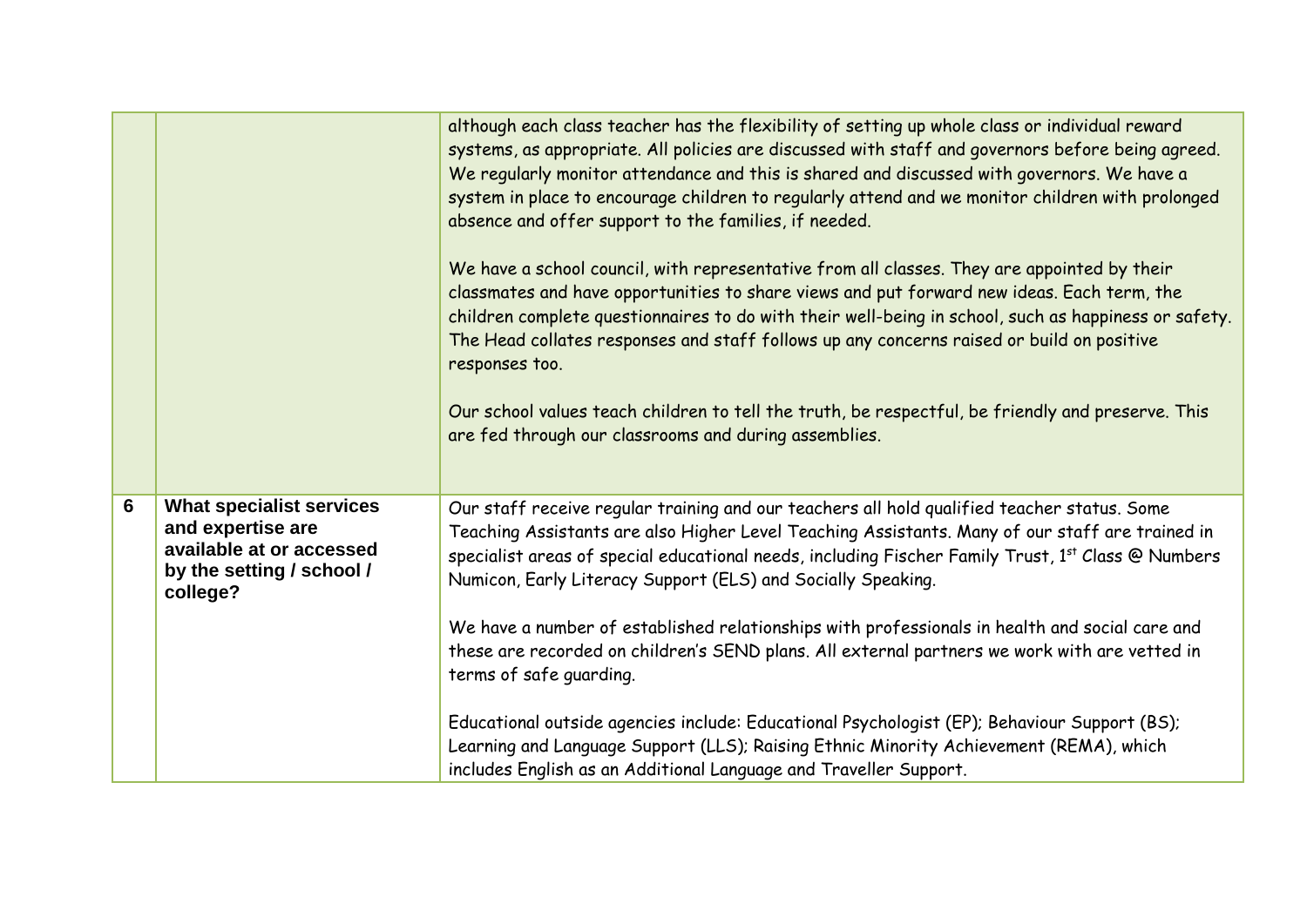|                |                                                                                                                    | Specialist health services include: Speech and Language Therapy (SALT); Physical and Sensory<br>Support Services (PSSS), including Hearing Impaired Service (HI) and Visually Impaired Service<br>(VI); Occupational Therapy (OT); Physiotherapy (PT); Child and Adolescent Mental Health<br>(CAMHS), other health professionals.<br>We work with Social Services, Community Police and other agencies to support families.                                                                                                                                                                                                                                                                                                                                                                                                                                                                           |
|----------------|--------------------------------------------------------------------------------------------------------------------|-------------------------------------------------------------------------------------------------------------------------------------------------------------------------------------------------------------------------------------------------------------------------------------------------------------------------------------------------------------------------------------------------------------------------------------------------------------------------------------------------------------------------------------------------------------------------------------------------------------------------------------------------------------------------------------------------------------------------------------------------------------------------------------------------------------------------------------------------------------------------------------------------------|
| $\overline{7}$ | What training are the staff<br>supporting children and<br>young people with SEND<br>had or are having?             | We regularly invest time and money in training our staff to improve provision for all pupils and to<br>develop enhanced skills and knowledge to deliver interventions.<br>All our teachers hold qualified teacher status and all staff members, including TAs and HLTAs<br>receive appropriate training to best support our pupils with SEND.<br>Our SENCo has completed the mandatory National SENCo Award and is a qualified teacher. She<br>oversees all aspects of SEND and has designated time each week for this role. She regularly<br>attends other training for SEND, network meetings and keeps updated with changes through<br>bulletins and circulars. The SENCo holds regular staff meetings to keep all staff informed on<br>changes and to organise INSETs for all staff, when needed. We plan training opportunities for<br>staff appropriate to the needs of our children in school. |
| 8              | How will my child/young<br>person be included in<br>activities outside the<br>classroom including<br>school trips? | Our SEND policy promotes involvement of all our pupils in all aspects of the curriculum including<br>activities outside the classroom. Where there are concerns of safety and access, further thought<br>and consideration is put in place to ensure needs are met; including vigorous risk assessments,<br>which include all children's medical needs and this is overseen by our trained Educational Visit Co-<br>ordinator and Head. Where applicable, families are consulted and involved in planning and this<br>could include inviting them along.                                                                                                                                                                                                                                                                                                                                              |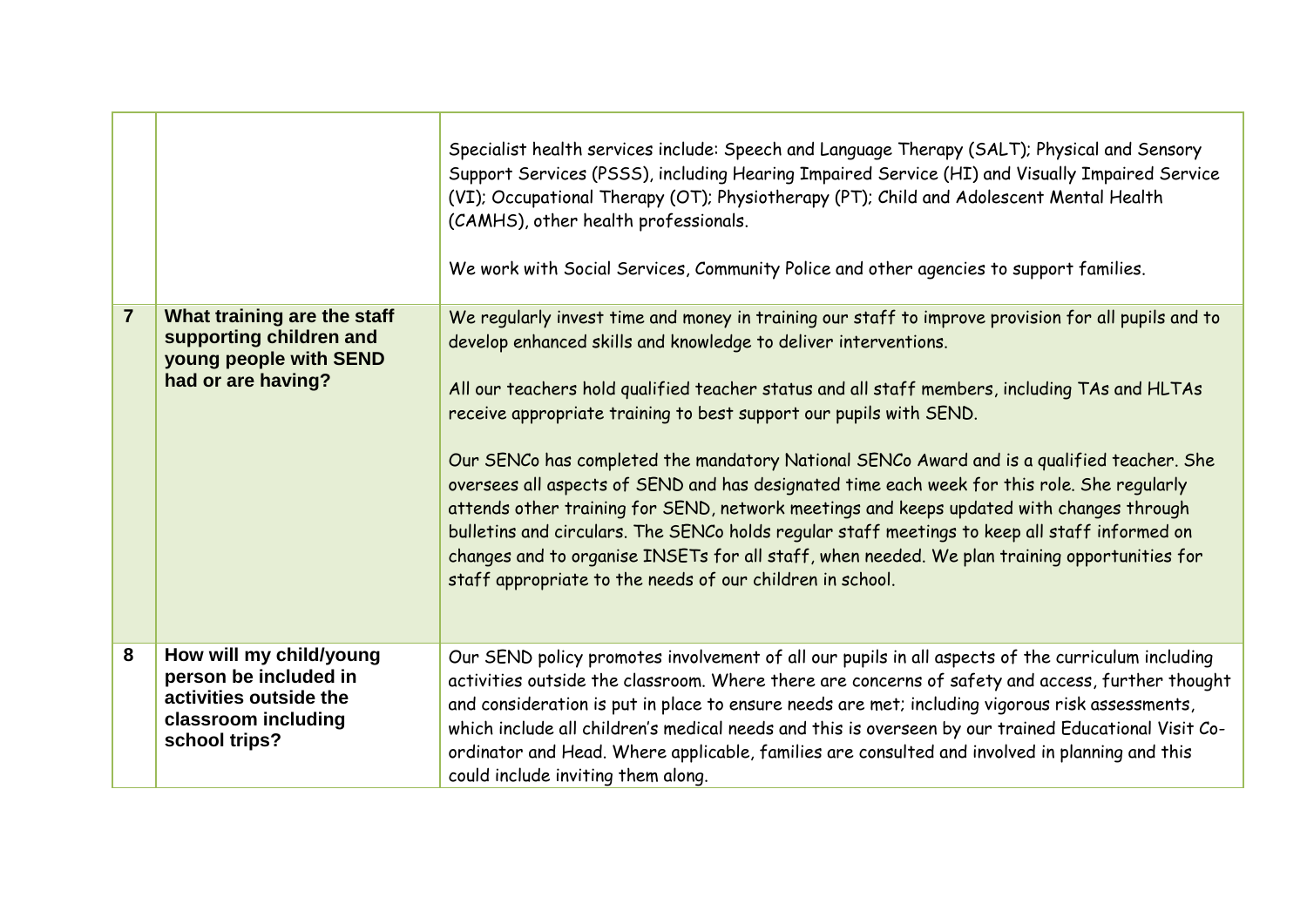| 9               | How accessible is the<br>setting / school / college<br>environment?                                                                                                                                                                   | We have an Accessibility Plan in place and when feasible make reasonable adjustments to improve<br>the accessibility of our environment, such as the use of ramps. Our policy and practice adheres to<br>The Equality Act 2010.<br>We monitor the language used by our families and we link parents who speak the same language.<br>We use a buddy system for pupils coming to our school with EAL. We endeavour to arrange a<br>translator to attend meetings when necessary.                                                                                                                                                                 |
|-----------------|---------------------------------------------------------------------------------------------------------------------------------------------------------------------------------------------------------------------------------------|------------------------------------------------------------------------------------------------------------------------------------------------------------------------------------------------------------------------------------------------------------------------------------------------------------------------------------------------------------------------------------------------------------------------------------------------------------------------------------------------------------------------------------------------------------------------------------------------------------------------------------------------|
| 10 <sup>1</sup> | How will the setting<br>/school / college prepare<br>and support my<br>child/young person to<br>join the setting /school /<br>college, transfer to a new<br>setting / school / college<br>or the next stage of<br>education and life? | We have a robust Induction programme in place for welcoming new pupils to our setting, including<br>home visits for those starting in Reception. The class teacher and/or SENCo liaise with nurseries<br>and sometimes make visits to ensure smooth transition in place. We invite families of pupils with<br>SEND to make as many visits as they need before starting with us.<br>We also have systems in place to ensure a smooth transition to their next school, by inviting<br>representatives from the next school to come in and observe and meet the pupils and encourage<br>the pupils to attend Induction Days at their next school. |
| 11              | How are the setting's /<br>school's / college's<br>resources allocated and<br>matched to<br>children's/young people's<br>special educational<br>needs?                                                                                | The Head Teacher, governors and bursar oversee all matters of finance. Our finances are<br>monitored/audited regularly and we utilise resources to support the aims of our school as well as<br>individual pupils' needs.                                                                                                                                                                                                                                                                                                                                                                                                                      |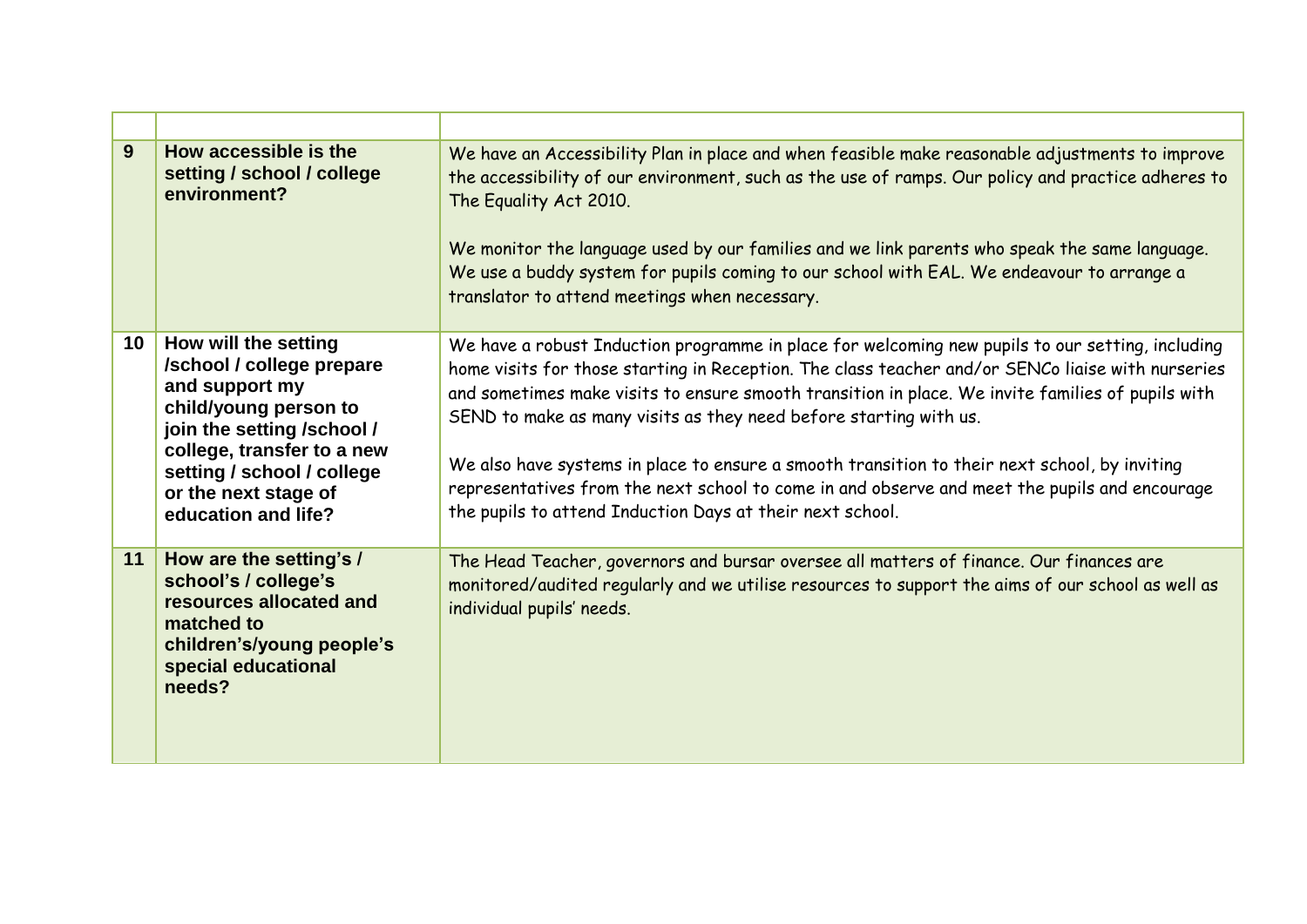| 12 <sup>1</sup> | How is the decision made<br>about what type and how<br>much support my<br>child/young person will<br>receive? | Quality First Inclusive Practice is clearly defined in our school and we expect all our staff to<br>deliver this.<br>Should additional support be required, this is undertaken after consultation with the relevant<br>staff, the pupil and their families as necessary. All interventions are monitored for impact and<br>outcomes are defined at the start of the intervention.                                                                                                                                                                                                                                                                                                                                                                                                                                                                                                                           |
|-----------------|---------------------------------------------------------------------------------------------------------------|-------------------------------------------------------------------------------------------------------------------------------------------------------------------------------------------------------------------------------------------------------------------------------------------------------------------------------------------------------------------------------------------------------------------------------------------------------------------------------------------------------------------------------------------------------------------------------------------------------------------------------------------------------------------------------------------------------------------------------------------------------------------------------------------------------------------------------------------------------------------------------------------------------------|
|                 |                                                                                                               | The SENCo oversees all additional support and regularly shares updates with the SEND Governor.<br>If a request for a formal assessment for an EHC Plan (Education Health Care Plan) is made for a<br>child the The Local Authority looks at the evidence and decides whether the extra support and<br>funding is needed to help the child in school. The Education Health and Care Plan will describe the<br>specific difficulties and set out objectives. It will also outline the provision for the support to<br>achieve these objectives. We will endeavour to meet these objectives and ensure all staff working<br>with the child is familiar with the Plan and its contents. The Plan is reviewed annually and a<br>meeting is held, organised by the SENCO. The SENCO will invite the parents, the child (or include<br>the child's views) as well as any outside agencies involved with the child. |
| 13              | How are parents involved<br>in the<br>setting/school/college?<br>How can I be involved?                       | We work in partnership with parents to support each pupil's well-being, learning needs, progress<br>and aspirations.<br>We operate an open-door policy to allow parents to contact staff. Staff are available before and<br>after school to talk to parents. We hold two parent evenings for all parents and more for pupils<br>that have additional needs.<br>We keep parents informed regularly through newsletters, our website, providing a termly Field of<br>Learning which is an overview of learning taking place in each class.                                                                                                                                                                                                                                                                                                                                                                    |